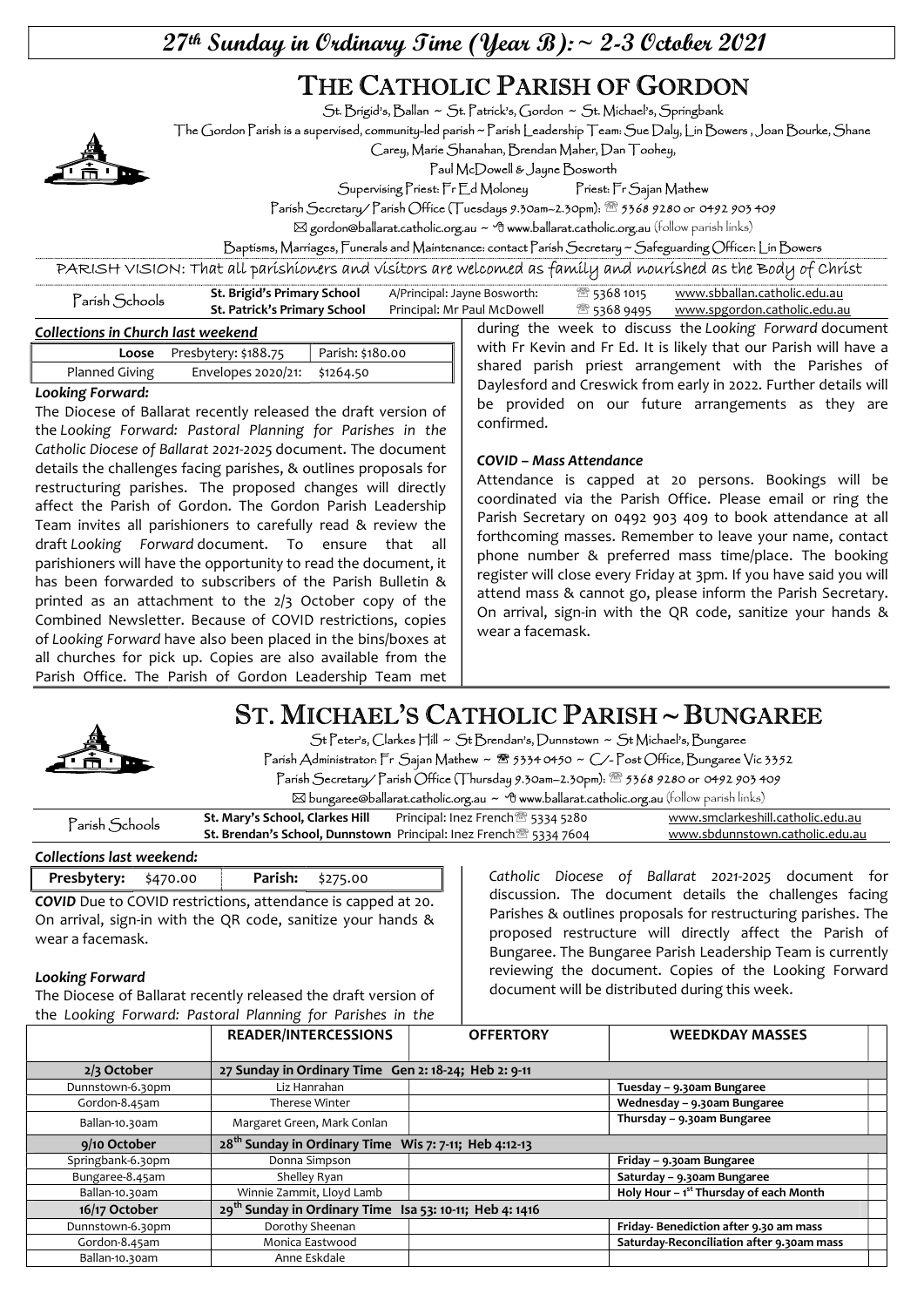| <b>LITURGIES / WEEKDAY MASSES</b>                                                             |                                                            |                        |                        |                        |                        |
|-----------------------------------------------------------------------------------------------|------------------------------------------------------------|------------------------|------------------------|------------------------|------------------------|
| Fr Sajan celebrates mass each weekday morning (except Mondays) - Bungaree 9.30am All Welcome! |                                                            |                        |                        |                        |                        |
|                                                                                               | 1 <sup>st</sup> Sunday                                     | 2 <sup>nd</sup> Sunday | 3 <sup>rd</sup> Sunday | 4 <sup>th</sup> Sunday | 5 <sup>th</sup> Sunday |
| Sat 6.30pm                                                                                    | Dunnstown                                                  | Springbank             | Dunnstown              | Clarkes Hill           | Springbank             |
| Sun 8.45am                                                                                    | Gordon                                                     | Bungaree               | Gordon                 | Gordon                 | Bungaree               |
| Sun 10.30am                                                                                   | <b>Ballan</b>                                              | <b>Ballan</b>          | <b>Ballan</b>          | <b>Ballan</b>          | Ballan                 |
|                                                                                               | Korobeit Sat 6.30pm ~ Creswick 8.45am ~ Daylesford 10.30am |                        |                        |                        |                        |

Anniversaries: Pat Toohey, Emmanuel Barbara, Ag Wheelahan, Kevin Conway, Joseph Smallmar Lorraine Keilar, Jim Field, James Doyle, Jan Quinlan, Thomas Davis, Des Shanahan, Anne Snell, Eric Jones, Gerald Mullane, Francis (Red) Forbes & Marguerite Eddy.

We offer our prayerful support for the sick Anna Bartaska, Mitchell Prendergast, Lyla Geary, Christine Hall, Mary Cassar, Michelle Hall, Louise Smith, George Roberts, Thelma Keating, John Ryan, Moira Myers, Stan Mahar, Lore Winter, Noel Craven, Alice Gardiner, Eileen Haintz

#### Diocesan Director of Caritas

After many years of generous service, Sue Searls is retiring from the role of Diocesan Director of Caritas. Bishop Paul would like to hear from anyone who would be interested in taking up this role. The position will be funded by Caritas as a part-time role, averaging one day a week, although most of the work is concentrated in the months of February to May in relation to Project Compassion. There is a role description available from the diocesan website https://www.ballarat.catholic.org.au/ourdiocese/employment/. If you would like to be considered for this position or if you would like more information, please contact Bishop Paul at bishopsoffice@ballarat.catholic.org.au by Thursday, October 7. Please include your contact details and some notes about your interest in this position and the experience you could bring to this role.

Praying with Pope Francis: The Pope's Worldwide Prayer Network (Apostleship of Prayer) is an international movement that is more than 170 years old. Each month, the Pope puts forward a prayer intention & asks Catholics around the world to join him in prayer. These intentions cover all sorts of areas of life, encouraging faith, renewing hope & calling us to loving service. Praying each month 'The Pope Video' forms part of the Pope's Worldwide Prayer Network – view at www.thepopevideo.org. Pope's intention for September: Universal intention – an environmentally sustainable lifestyle: We pray that we all will make courageous choices for a simple & environmentally sustainable lifestyle, rejoicing in our young people who are resolutely committed to this.

#### Light from the Southern Cross-Catalyst for Conversation Series

The 2<sup>nd</sup> online conversation 'Synodality & Co-Responsibility' will be held on Monday, Nov 1. Speakers & Topics: Rev. Assoc Prof Orm Rush (ACU): The Roots of the Synodality in the Vision of Vatican II; Most Rev Shane Mackinlay, Bishop of Sandhurst: Discovering Synodality by trying it out: Reflections on the First Assembly of the Plenary Council; Ms Teresa Brierley, Director Pastoral Ministries, Diocese of Maitland-Newcastle: The long and winding Road: 30 years of discovery.

For more information go to https://www.catholicreligious.org.au/events/synodality-and-co-responsibility

Season of Creation: Sept 1-Oct 4 is dedicated to prayer, reflection & celebration of God as Creator. It also reflects prayerfully on the gifts of creation & the mission given to us by God to care for creation & respond to its needs & crises. This year our theme is 'A Home for All? Renewing the oikos of God'. Oikos is a home for all but our common home, the Earth, is now in danger. For info go to: https://www.ballarat.catholic.org.au/services-agencies-2/welfare/catholic-earthcare-ballarat-diocese/season-of-creation-2021/

#### Novel coronavirus (COVID-19)

Keep up-to-date with the latest COVID-19 restrictions on the government website https://www.coronavirus.vic.gov.au/religion-andceremony-regional-victoria. Updates are also be available from the diocesan

https://www.ballarat.catholic.org.au/coronavirus-the-churchs-information-and-advice-2/. Statements from the Premier regarding COVID-19 matters are published immediately on his webpage: hishttps://www.premier.vic.gov.au/. At the very end of the page is also published the upgraded table of restrictions, PDF format, that are based on his most recent press conference. This page is updated daily.

#### Plenary Council – Opens on 3 October

After 3 years of preparation and journeying, the First Assembly of the Fifth Plenary Council of Australia commences this Sunday  $3^{rd}$ October with Mass at 2.00pm (Melbourne time) from St Mary's Cathedral, Perth on Sunday, Oct 3. Watch the live-streamed Mass & access information on the Plenary Council website at https://plenarycouncil.catholic.org.au/assembly-1/

It is anticipated that the 10.30am Mass at St Patrick's Cathedral Ballarat celebrated by Bishop Paul Bird for the start of the Assembly will be livestreamed. A link will be uploaded in due course to https://www.ballarat.catholic.org.au/plenary-council/ The Plenary Council website is the place for viewing daily Plenary Council Masses and livestreams of the daily Plenary Sessions http://plenarycouncil.catholic.org.au Download daily Plenary Council Mass booklets and Morning Prayer from http://plenarycouncil.catholic.org.au/prayer/

Due to ongoing the situation of the pandemic, many Plenary Council Members will not be gathering in physical hubs but be attending virtually via 'one person-one device' mode. With many challenges existing within our church and our society, now more than ever, we call on the God's protection and care, seeking the guidance and wisdom of the Holy Spirit as we discern the future that God is calling us to. We are urged to take heart, to be courageous and to listen deeply to the voice of God and the voices of others. PLEASE SEE ATTACHED HANDOUT. It can be printed out, then emailed or posted back in or you can just send answers via email to pastoralministry@ballarat.catholic.org.au. Any submissions will be forwarded to the Diocesan Members to the Plenary Council.

#### PRAYER TO ST. JOSEPH

Remember O Most pure spouse of the Blessed Virgin Mary, my great protector, Saint Joseph, that no one ever had recourse to your protection or implored your aid without obtaining relief. Confiding therefore in your goodness, I come before you. Do not turn down my petitions, foster father of the Redeemer, but graciously receive them, Amen.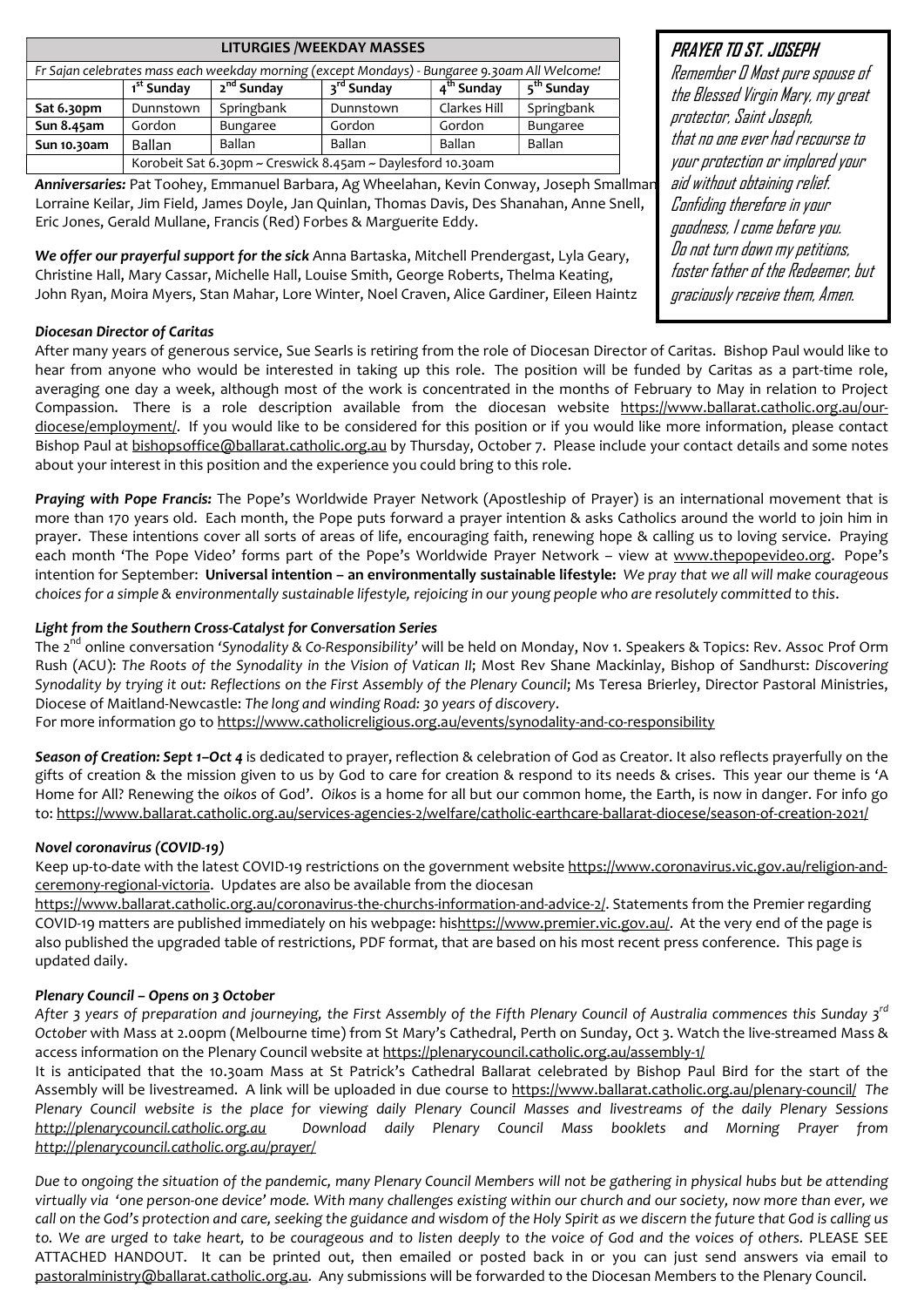#### **GOSPEL**

Mk 10:2-16

A reading from the holy Gospel according to Mark.

What God has joined together, no one must divide. Some Pharisees approached Jesus and asked, 'Is it against the law for a man to divorce his wife?' They were testing him. He answered them, 'What did Moses command you?' 'Moses allowed us' they said 'to draw up a writ of dismissal and so to divorce.' Then Jesus said to them, 'It was because you were so unteachable that he wrote this commandment for you. But from the beginning of creation God made them male and female. This is why a man must leave father and mother, and the two become one body. They are no longer two, therefore, but one body. So then, what God has united, man must not divide.' Back in the house the disciples questioned him again about this, and he said to them, 'The man who divorces his wife and marries another is guilty of adultery against her. And if a woman divorces her husband and marries another she is guilty of adultery too.'

People were bringing little children to him, for him to touch them. The disciples turned them away, but when Jesus saw this he was indignant and said to them, 'Let the little children come to me; do not stop them; for it is to such as these that the kingdom of God belongs. I tell you solemnly, anyone who does not welcome the kingdom of God like a little child will never enter it.' Then he put his arms round them, laid his hands on them and gave them his blessing.

The Gospel of the Lord.

#### A SERVICE OF THE SOCIETY OF ST PAUL

Reproduction of this bulletin in any form prohibited. Published with ecclesiastical approval by ST PAULS PUBLICATIONS, PO Box 906, Strathfield NSW 2135. Tel 02 9394 3400 Fax 02 9394 3444. Scripture readings from the Jerusalem Bible, published and © 1966, by Darton, Longman and Todd Ltd and Doubleday & Co. Inc. are used by permission of the publishers. Psalm text from The Psalms, A New Translation, © 1963, The Grail (England), HarperCollins. New translation of the Order of Mass from The Roman Missal © 2010, International Commission on English in the Liturgy Corporation. All rights reserved. Artwork by Sr Dorothy Woodward rsj. Layout, commentaries and illustrations © St Pauls Publications, 2021. No 1898. Website: www.stpauls.com.au

D

# **Breaking Open**<br>the March

#### **CALLED TO RELATIONSHIP**

Given the context in which we live where the breakdown of marriage is an ever increasing and painful reality, the readings for today call for us to examine anew the Christian foundations for marriage. The first reading in speaking of Adam's search for a helpmate and companion poignantly brings into relief the deep seated sense of incompleteness which is a part of the experience of each of us. The underlying truth is that it is by being in relationship with another, or others, that we can become most fully ourselves.

Jesus' authority as a teacher was being sorely tested by his opponents and they used the question of divorce as a means to discredit him. Without denying the authority of Moses Jesus takes his opponents back to the story of creation in order to show the dignity and purpose of marriage. There is no doubt that Jesus speaks powerfully regarding the value of marriage, but it is also critical to note that Jesus' reply does not pretend to cover all the situations that can befall a marriage, nor how to respond to them.

From now until the end of the year we will be following the letter to the Hebrews and paying particular attention to its reflection on the person of Jesus and his relationship to God and to us. Some of the images used in the letter are unfamiliar, and so it's important that the modern reader appreciate the belief that underpins them - that Jesus has shared in our experience, and so is able to be our leader and representative before God.

**Christopher Monaghan CP** 

# **TWENTY-SEVENTH SUNDAY IN ORDINARY TIME / B**

Gen 2:18-24

### A reading from the book of Genesis. They were two in one flesh.

**FIRST READING** 

The Lord God said, 'It is not good that the man should be alone. I will make him a helpmate.' So from the soil the Lord God fashioned all the wild beasts and all the birds of heaven. These he brought to the man to see what he would call them; each one was to bear the name the man would give it. The man gave names to all the cattle, all the birds of heaven and all the wild beasts. But no helpmate suitable for man was found for him. So the Lord God made the man fall into a deep sleep. And while he slept, he took one of his ribs and enclosed it in flesh. The Lord built the rib he had taken from the man into a woman, and brought her to the man. The man exclaimed:

This at last is bone from my bones,

and flesh from my flesh!

This is to be called woman, for this was taken from man."

This is why a man leaves his father and mother and joins himself to his wife, and they become one body.

The word of the Lord.

#### RESPONSORIAL PSALM

Ps 127, R. v. 5

R. May the Lord bless us all the days of our lives.

1. O blessed are those who fear the Lord / and walk in his ways! / By the labour of your hands you shall eat. / You will be happy and prosper. R.

2. Your wife will be like a fruitful vine / in the heart of your house; / your children like shoots of the olive, / around your table. R.



3. Indeed thus shall be blessed / the man who fears the Lord. / May the Lord bless you from Zion / in a happy Jerusalem / all the days of your life! / May you see your children's children. / On Israel, peace! R.

#### **SECOND READING**

Heb 2:9-11

A reading from the letter to the Hebrews. He who sanctifies and those who are sanctified have the same origin.

We see in Jesus one who was for a short while made lower than the angels and is now crowned with glory and splendour because he submitted to death; by God's grace he had to experience death for all mankind.

As it was his purpose to bring a great many of his sons into glory, it was appropriate that God, for whom everything exists and through whom everything exists, should make perfect, through suffering, the leader who would take them to their salvation. For the one who sanctifies, and the ones who are sanctified, are of the same stock; that is why he openly calls them brothers.

#### The word of the Lord.

**GOSPEL ACCLAMATION** Alleluia, alleluia! If we love one another, God will live in us in perfect love. Alleluia!

 $1 \ln 4:12$